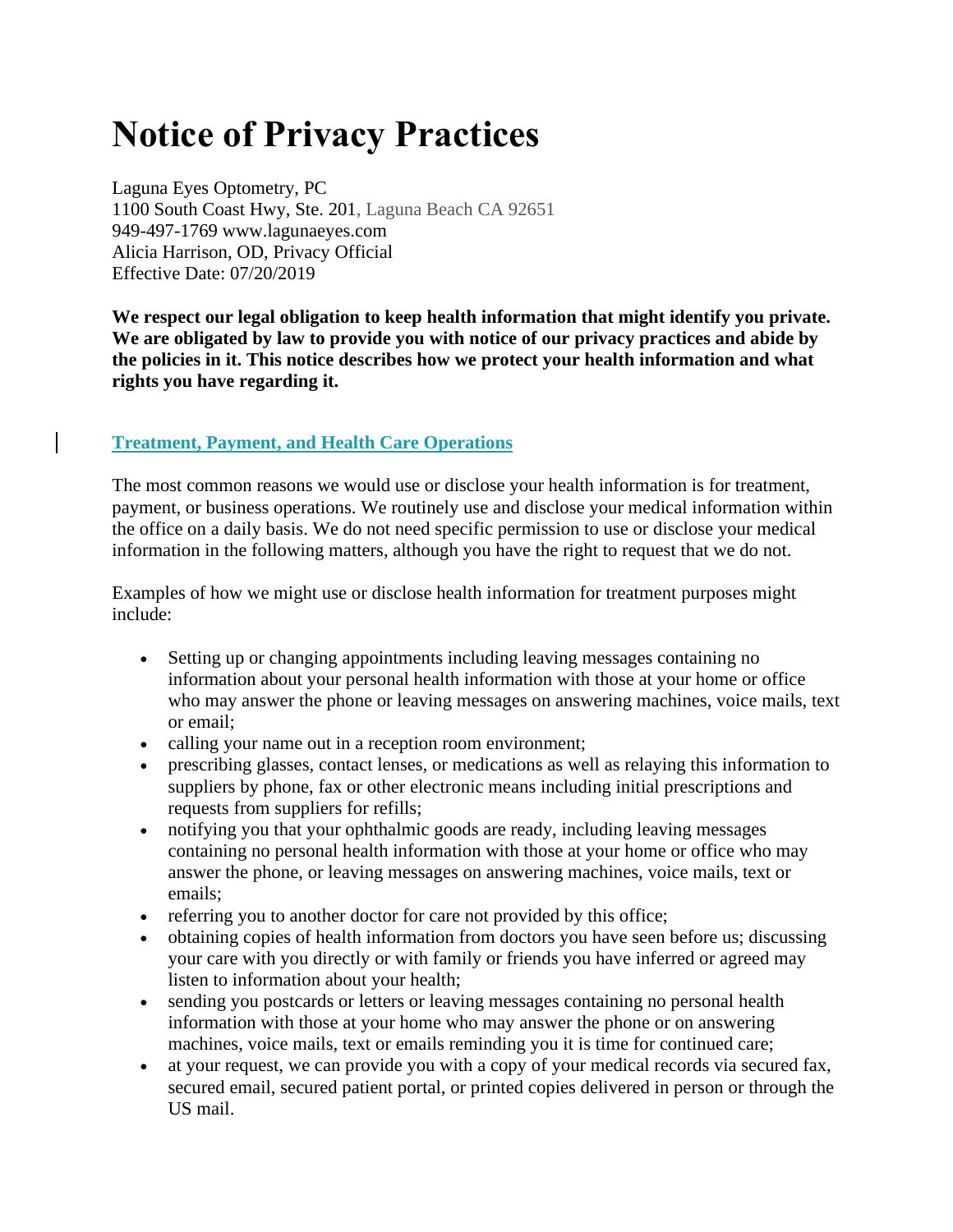Examples of how we might use or disclose health information for payment purposes might include:

- Asking you about your vision or medical insurance plans or other sources of payment;
- preparing and sending bills to your insurance provider or to you;
- providing any information required by third party payors in order to ensure payment for services rendered to you;
- sending notices of payment due on your account to the person designated as responsible party or head of household on your account with fee explanations that could include procedures performed and for what diagnosis: collecting unpaid balances either ourselves or through a collection agency, attorney, or district attorney's office. At the patient's request we may not disclose to a health plan or health care operation information related to care that you have paid for out of pocket. This only applies to those encounters related to the care you want restricted and only to the extent a disclosure is not otherwise required by law.

Examples of how we might use or disclose health information for business operations might include:

- Financial or billing audits;
- internal quality assurance programs; participation in managed care plans; defense of legal matters;
- business planning;
- certain research functions; informing you of products or services offered by our office;
- compliance with local, state, or federal government agencies request for information;
- oversight activities such as licensing of our doctors;
- Medicare or Medicaid audits;
- providing information regarding your vision status to the Department of Public Safety, a school nurse, or agency qualifying for disability status

# **Uses and Disclosures for Other Reasons Not Needing Permission**

In some other limited situations, the law allows us to use or disclose your medical information without your specific permission. Most of these situations will never apply to you but they could.

- When a state or federal law mandates that certain health information be reported for a specific purpose
- For public health reasons, such as reporting of a contagious disease, investigations or surveillance, and notices to and from the federal Food and Drug Administration regarding drugs or medical devices
- Disclosures to government or law authorities about victims of suspected abuse, neglect, domestic violence, or when someone is or suspected to be a victim of a crime
- Disclosures for judicial and administrative proceedings, such as in response to subpoenas or orders of courts or administrative hearings
- Disclosures to a medical examiner to identify a deceased person or determine cause of death or to funeral directors to aid in burial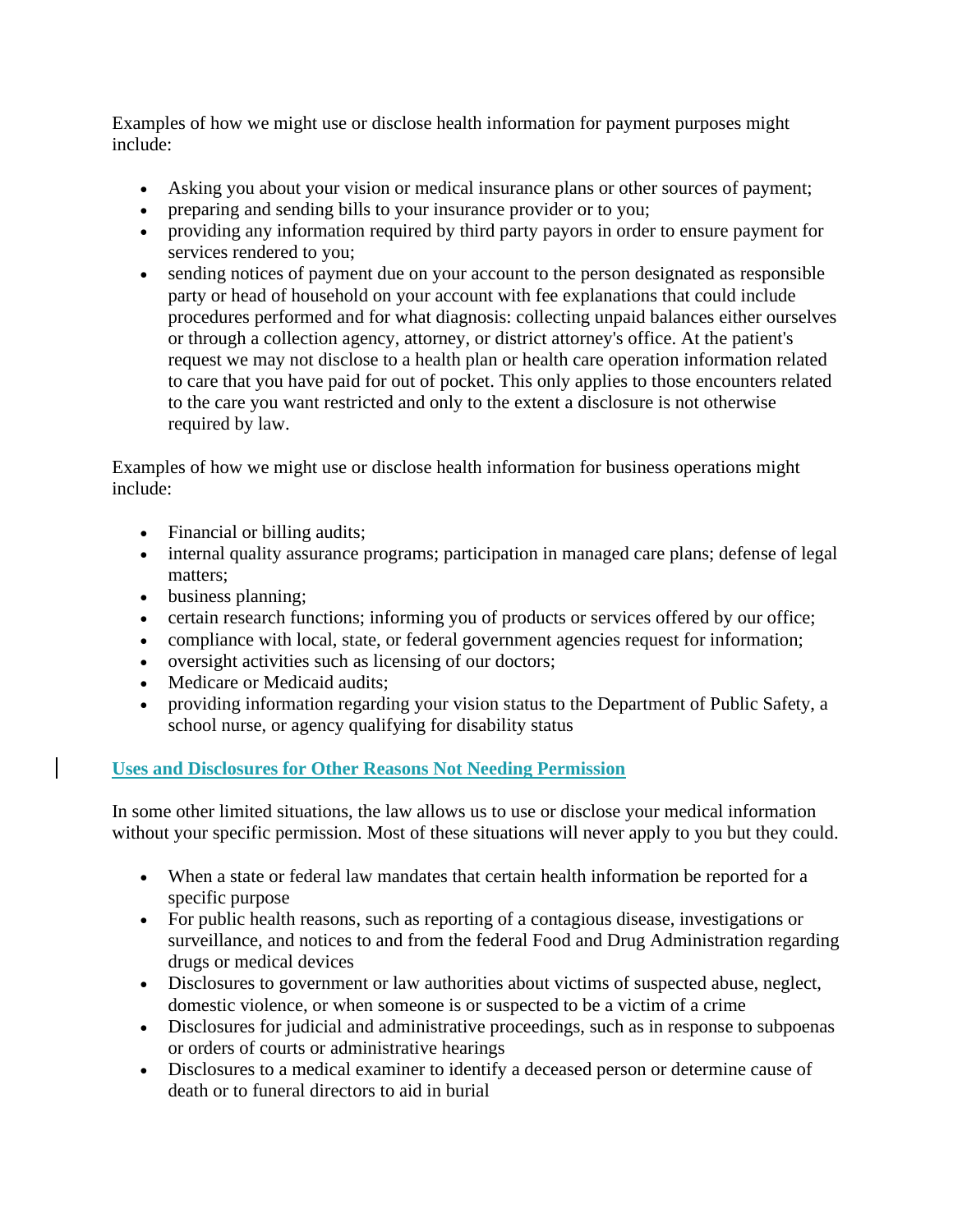- Disclosures to organizations that handle organ or tissue donations
- Uses or disclosures for health related research
- Uses or disclosures to prevent a serious threat to health or safety of an individual or individuals
- Uses or disclosures to aid military purposes or lawful national intelligence activities
- Disclosures of de-identified information
- Disclosures related to a workman's compensation claim
- Disclosures of a "limited data set" for research, public health, or health care operations
- Incidental disclosures that are an unavoidable by-product of permitted uses and disclosures
- Disclosure of information needed in completing form from a school related vision screening, information to the Department of Public Safety (driver's license), information related to certification for occupational or recreational licenses such as pilots license.
- Disclosures to business associates who perform health care operations for Laguna Eyes Optometry, PC and who commit to respect the privacy of your information. We also require any business associate to require any sub-contractor to comply with our privacy policies.
- Unless you object, disclosure of relevant information to family members or friends who are helping you with your care or by their allowed presence cause us to assume you approve their exposure to relevant information about your health.

#### **Uses or Disclosures To Patient Representatives**

It is the policy of Laguna Eyes Optometry, PC for our staff to take phone calls from individuals on a patients behalf requesting information about making or changing an appointment; the status of eyeglasses, contact lenses, or other optical goods ordered by or for the patient. Laguna Eyes Optometry, PC staff will also assist individuals on a patient's behalf in the delivery of eyeglasses, contact lenses, or other optical goods. During a telephone or in person contact, every effort will be made to limit the encounter to only the specifics needed to complete the transaction required. No information about the patient's vision or health status may be disclosed without proper patient consent. Laguna Eyes Optometry, PC staff and doctors will also infer that if you allow another person in an examination room, treatment room, dispensary, or any business area within the office with you while testing is performed or discussions held about your vision or health care or your account that you consent to the presence of that individual.

#### **Other Uses and Disclosures**

We will not make any other uses or disclosures of your health information or uses and disclosures involving marketing unless you sign a written Authorization for Release of Identifying Health Information. The content of this authorization is determined by applicable state and federal law. The request for signing an authorization may be initiated by Laguna Eyes Optometry, PC or by you as the patient. We will comply with your request if it is applicable to the federal policies regarding authorizations. If we ask you to sign an authorization, you may decline to do so. If you do not sign the authorization, we may not use or disclose the information we intended to use. If you do elect to sign the authorization, you may revoke it at any time. Revocation requests must be made in writing to the Privacy Officer named at the beginning of this Notice.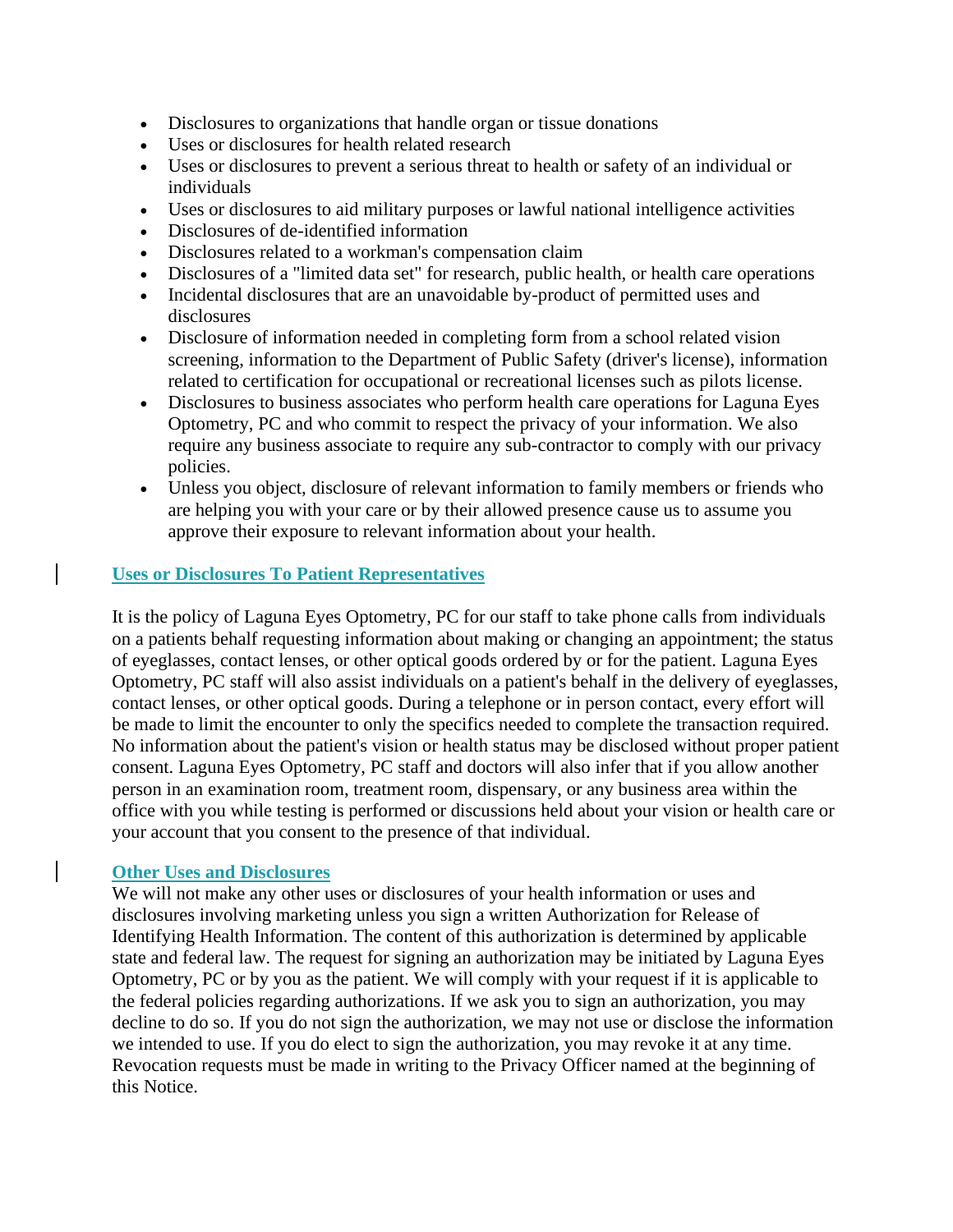### **Your Rights Regarding Your Health Information**

The law gives you many rights regarding your personal health information.

- You may ask us to restrict our uses and disclosures for purposes of treatment (except in emergency care), payment, or business operations. This request must be made in writing to Privacy Officer named at the beginning of this Notice. We do not have to agree to your request, but if we agree, must honor the restrictions you ask for.
- You may ask us to communicate with you in a confidential manner. Examples might be only contacting you by telephone at your home or using some special email address. We may accommodate these requests if they are reasonable and if you agree to pay any additional cost, if any, incurred in accommodating your request. Requests for special communication requests must be made to the Privacy Officer named at the beginning of this Notice.
- You may ask to review or get copies of your health information. For the most part we are happy to provide you with the opportunity to either review or obtain a copy of your medical information, but rare situations may restrict release of the information. In such cases we will provide you such denial in writing. Another licensed health care practitioner chosen by Laguna Eyes Optometry, PC may review your request and your denial. In such cases we will abide by the outcome of that review. We ask that requests for review or copy of medical information be made in writing to the Privacy Officer named at the beginning of this Notice, but this is not a requirement. While we usually respond to these requests in just a day or so, by law we have a short period of time specified by State or Federal law to respond to your request. We may request an additional extension of time in certain situations.
- Health care information you request copies of may be delivered to you in the format you request. The e-formats Laguna Eyes Optometry, PC has approved include secure email, an authorized Electronic Health Information system and media supplied by Laguna Eyes Optometry, PC.
- You may ask us to amend or change your health care information if you think it is incorrect or incomplete. If we agree, we will make the amendment to your medical record within thirty (30) days of your written request for change sent to the Privacy Officer named at the beginning of this Notice. We will then send the corrected information to you or any other individual you feel needs a copy of the corrected information. If we do not agree, you will be notified in writing of our decision. You may then write a statement of your position and we will include it in your medical record along with any rebuttal statement we may wish to include.
- You may request a list of any non-routine disclosures of your health information that we might have made within the past six (6) years. Routine disclosures would include those used your treatment, payment, and business operations of Laguna Eyes Optometry, PC. These routine disclosures will not be included in your list of disclosures. You are entitled to one such list per year without charge. If you want more frequent lists, you must pay for them in advance at a fee of \$200 per list. We will usually respond to your written request (made to the Privacy Officer named at the beginning of this Notice) within thirty (30)